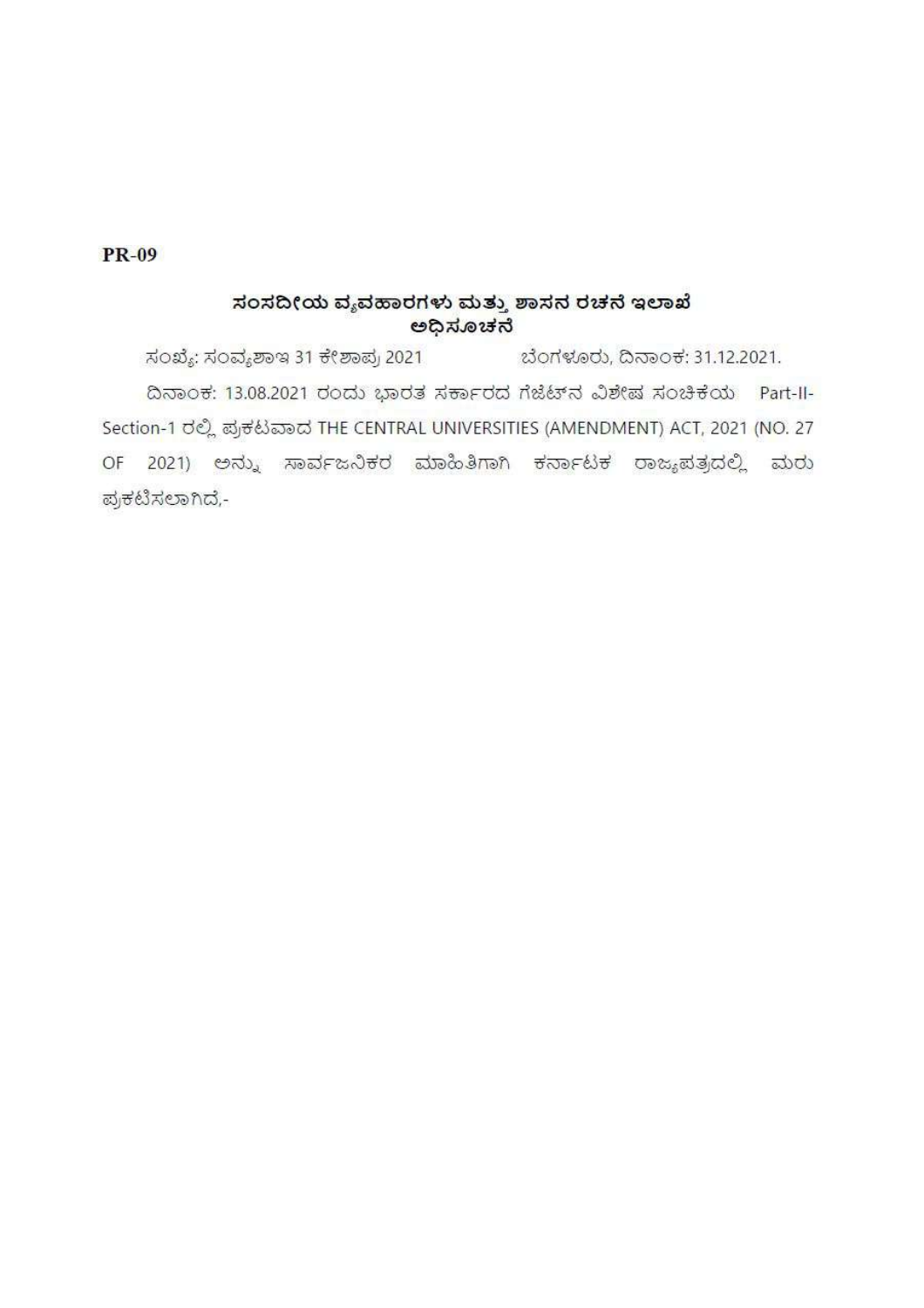



सी.जी.-डी.एल.-अ.-13082021-228980 CG-DL-E-13082021-228980

**EXTRAORDINARY** भाग $II$  - खण्ड 1 PART II - Section 1

#### PUBLISHED BY AUTHORITY

सं॰ 39] बई दिल्ली, शुक्रवार, अगस्त 13, 2021/ श्रावण 22, 1943 (शक)

Separate paging is given to this Part in order that it may be filed as a separate compilation.

### MINISTRY OF LAW AND JUSTICE

#### (Legislative Department)

New Delhi, the 13th August, 2021/ Sravana 22, 1943 (Saka)

The following Act of Parliament received the assent of the President on the 12th August, 2021, and is hereby published for general information:—

THE CENTRAL UNIVERSITIES (AMENDMENT) ACT, 2021

NO. 27 OF 2021

[12th August, 2021.]

An Act further to amend the Central Universities Act, 2009.

BE it enacted by Parliament in the Seventy-second Year of the Republic of India as follows:—

1. (1) This Act may be called the Central Universities (Amendment) Act, 2021.

Short title and commencement.

(2) It shall come into force on such date as the Central Government may, by notification in the Official Gazette, appoint.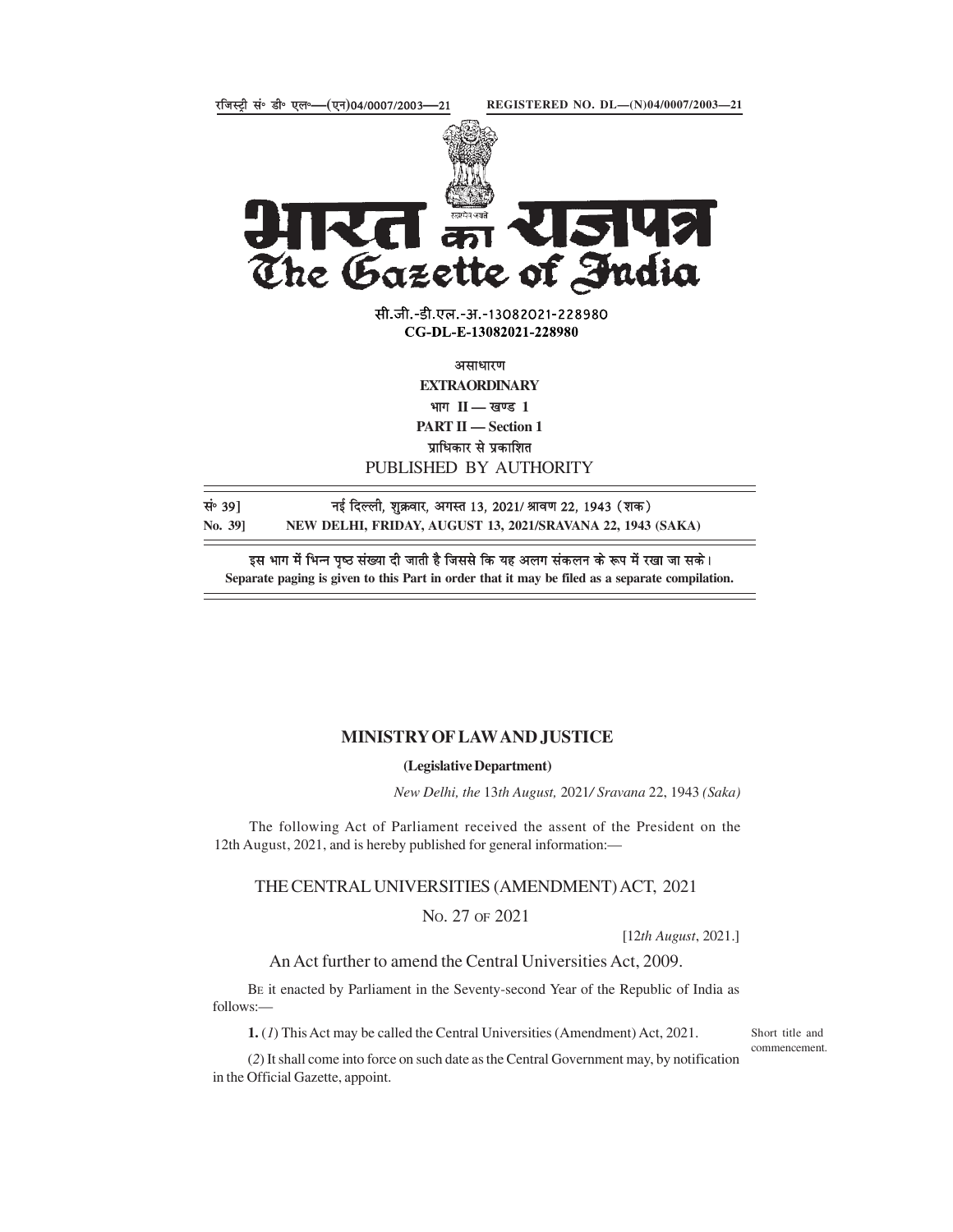| THE GAZETTE OF INDIA EXTRAORDINARY [PART II-SEC. 1]<br>2<br>2. In the Central Universities Act, 2009 (hereinafter referred to as the principal Act), in 25 of 2009.<br>section 3A, for the words "State of Jammu and Kashmir", wherever they occur, the words<br>"Union territory of Jammu and Kashmir" shall be substituted.<br>3. In the principal Act, after section 3D, the following section shall be inserted, namely:—<br>"3E. There shall be established a University, which shall be a body corporate, to<br>be known as the Sindhu Central University, having its territorial jurisdiction extending<br>to the whole of the Union territory of Ladakh, as specified in the First Schedule to this<br>Act.".<br>4. In the First Schedule to the principal Act,—<br>$(i)$ for serial numbers 8 and 9 and the entries relating thereto, the following serial<br>numbers and entries shall be substituted, namely:-<br><b>Kashmir Division</b><br>"8. Jammu and Kashmir<br><b>Central University</b><br>of Kashmir<br>of the Union territory of<br>Jammu and Kashmir.<br>Central University<br>Jammu Division of the<br>Jammu and Kashmir<br>9.<br>Union territory of Jammu<br>of Jammu<br>and Kashmir.";<br>$(ii)$ after serial number 12 and the entries relating thereto, the following serial number<br>and entries shall be inserted, namely:-<br>"12A.<br>Ladakh<br>Sindhu Central<br>Whole of the Union<br>University<br>territory of Ladakh.". |  |  |  |  |  |  |
|--------------------------------------------------------------------------------------------------------------------------------------------------------------------------------------------------------------------------------------------------------------------------------------------------------------------------------------------------------------------------------------------------------------------------------------------------------------------------------------------------------------------------------------------------------------------------------------------------------------------------------------------------------------------------------------------------------------------------------------------------------------------------------------------------------------------------------------------------------------------------------------------------------------------------------------------------------------------------------------------------------------------------------------------------------------------------------------------------------------------------------------------------------------------------------------------------------------------------------------------------------------------------------------------------------------------------------------------------------------------------------------------------------------------------------------------------------------|--|--|--|--|--|--|
|                                                                                                                                                                                                                                                                                                                                                                                                                                                                                                                                                                                                                                                                                                                                                                                                                                                                                                                                                                                                                                                                                                                                                                                                                                                                                                                                                                                                                                                              |  |  |  |  |  |  |
|                                                                                                                                                                                                                                                                                                                                                                                                                                                                                                                                                                                                                                                                                                                                                                                                                                                                                                                                                                                                                                                                                                                                                                                                                                                                                                                                                                                                                                                              |  |  |  |  |  |  |
| Amendment<br>of section 3A.<br>Insertion of<br>new section<br>3E.<br>Establishment<br>of Sindhu<br>Central<br>University.<br>Amendment<br>of First<br>Schedule.                                                                                                                                                                                                                                                                                                                                                                                                                                                                                                                                                                                                                                                                                                                                                                                                                                                                                                                                                                                                                                                                                                                                                                                                                                                                                              |  |  |  |  |  |  |
|                                                                                                                                                                                                                                                                                                                                                                                                                                                                                                                                                                                                                                                                                                                                                                                                                                                                                                                                                                                                                                                                                                                                                                                                                                                                                                                                                                                                                                                              |  |  |  |  |  |  |
|                                                                                                                                                                                                                                                                                                                                                                                                                                                                                                                                                                                                                                                                                                                                                                                                                                                                                                                                                                                                                                                                                                                                                                                                                                                                                                                                                                                                                                                              |  |  |  |  |  |  |
|                                                                                                                                                                                                                                                                                                                                                                                                                                                                                                                                                                                                                                                                                                                                                                                                                                                                                                                                                                                                                                                                                                                                                                                                                                                                                                                                                                                                                                                              |  |  |  |  |  |  |
|                                                                                                                                                                                                                                                                                                                                                                                                                                                                                                                                                                                                                                                                                                                                                                                                                                                                                                                                                                                                                                                                                                                                                                                                                                                                                                                                                                                                                                                              |  |  |  |  |  |  |
|                                                                                                                                                                                                                                                                                                                                                                                                                                                                                                                                                                                                                                                                                                                                                                                                                                                                                                                                                                                                                                                                                                                                                                                                                                                                                                                                                                                                                                                              |  |  |  |  |  |  |
|                                                                                                                                                                                                                                                                                                                                                                                                                                                                                                                                                                                                                                                                                                                                                                                                                                                                                                                                                                                                                                                                                                                                                                                                                                                                                                                                                                                                                                                              |  |  |  |  |  |  |
|                                                                                                                                                                                                                                                                                                                                                                                                                                                                                                                                                                                                                                                                                                                                                                                                                                                                                                                                                                                                                                                                                                                                                                                                                                                                                                                                                                                                                                                              |  |  |  |  |  |  |
|                                                                                                                                                                                                                                                                                                                                                                                                                                                                                                                                                                                                                                                                                                                                                                                                                                                                                                                                                                                                                                                                                                                                                                                                                                                                                                                                                                                                                                                              |  |  |  |  |  |  |
|                                                                                                                                                                                                                                                                                                                                                                                                                                                                                                                                                                                                                                                                                                                                                                                                                                                                                                                                                                                                                                                                                                                                                                                                                                                                                                                                                                                                                                                              |  |  |  |  |  |  |

ANOOP KUMAR MENDIRATTA, Secretary to the Govt. of India.